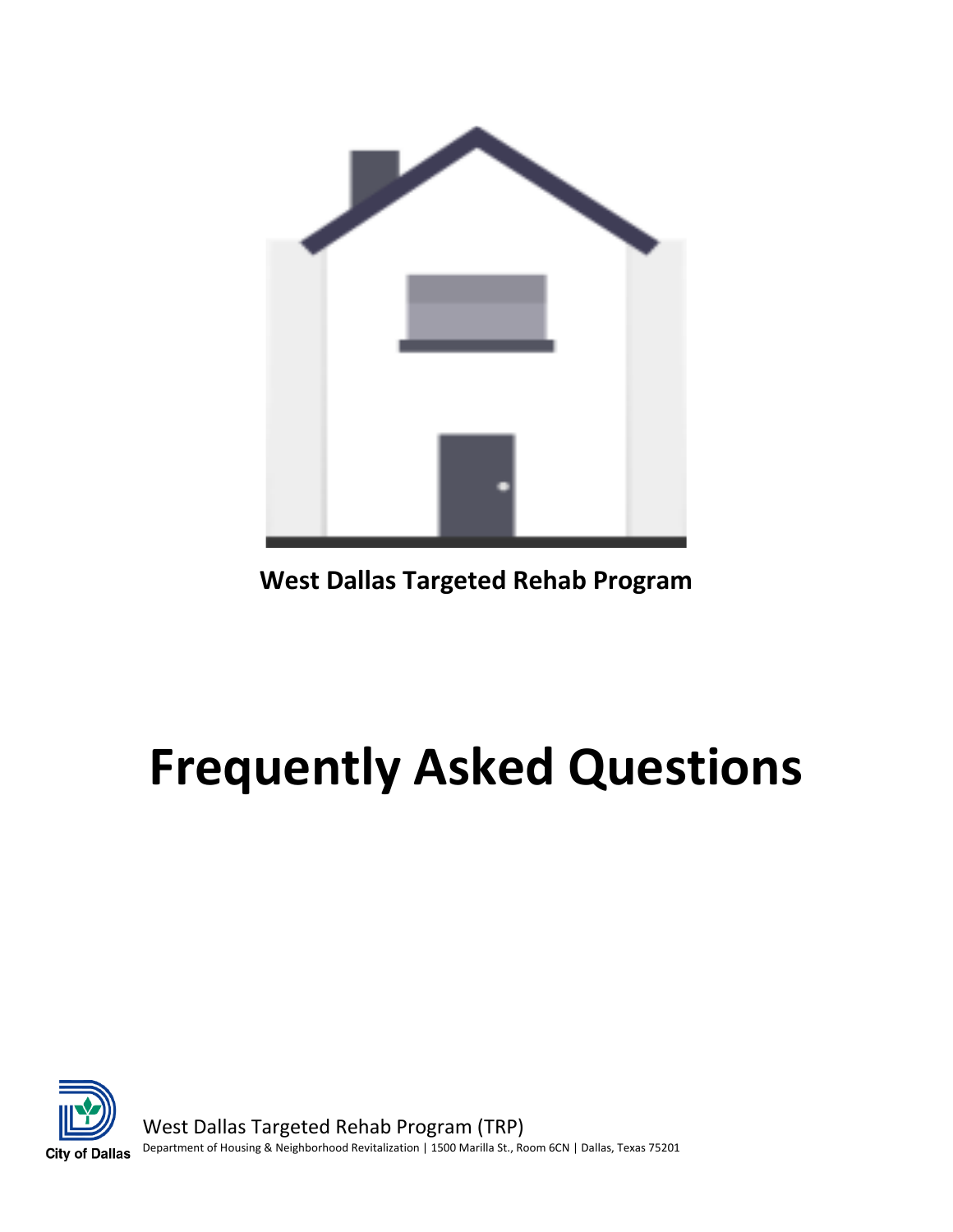# **PROGRAM OVERVIEW**

# **What is the Targeted Rehab Program (TRP) for West Dallas?**

The Targeted Rehab Program (TRP) targets specific needs or issues. The West Dallas TRP assists homeowners within seven West Dallas census tracts who have home improvement needs but are financially unable to address them. The TRP Program is intended for the primary structure, the home, with a focus on exterior elements of the home.

#### **How much assistance can I receive?**

An applicant can receive up to \$10,000 in repairs depending on the repairs needed.

#### **What are the assistance terms?**

The Program offers a Grant with deed restrictions. The terms of the deed restrictions include a 5-year affordability period which encourages the homeowner to continue living in their home for the period of five years. If the homeowner is to transfer the property, a portion of the grant would be due back to the City of Dallas. The grant is forgiven over the course of five years.

#### **Approximately how many homes can get repaired?**

The grant funding may serve at least 200 homes. However, the amount of homes served depends on the grant awarded per property.

#### **What is the opening and closing date for the program?**

The program will open December 11, 2020 and will close January 8, 2021

#### **When does construction begin?**

**The estimated time frame for construction is Spring 2021.** 

#### **ELIGIBILITY**

#### **Who is eligible to apply?**

**Both the homeowner and the home must be program eligible.** 

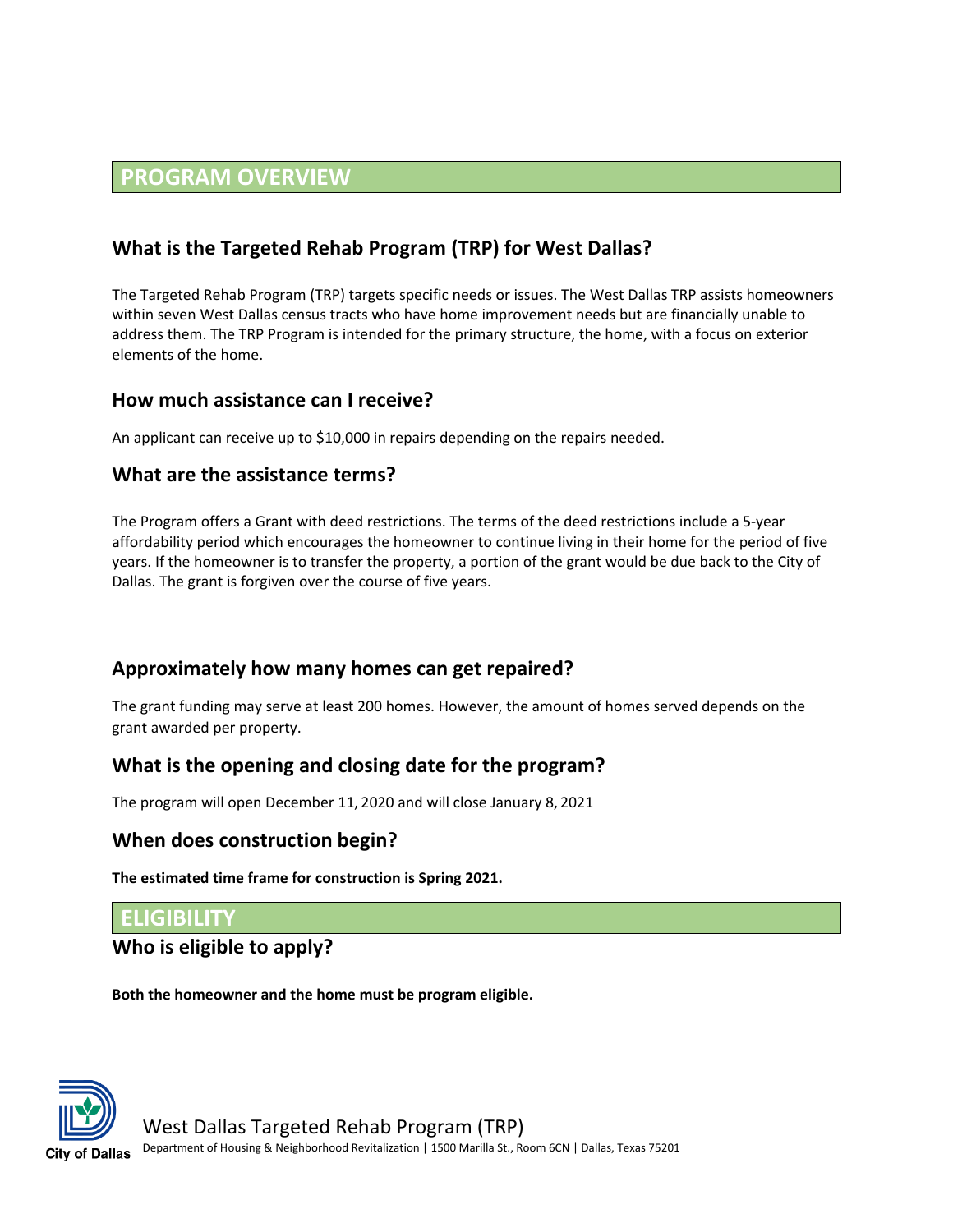**Homeowner:** Homeowner must live in following West Dallas census tracts - 43, 101.01, 101.02, 205, 105, 106.01, 106.02, be at 80% of the Area Median Family Income (AFMI), live in the home as their primary residence, have a clear title and be current on property taxes and mortgage payments

Priority shall be given to applicants who have not participated in any City repair, rehabilitation, or reconstruction program previously. If the Applicant is in their affordability period under any other program, then they will be denied.

**Property:** The home must be a detached single-family dwelling, owner-occupied and be located within the seven census tracts of West Dallas**.** Eligible improvements under this West Dallas TRP are intended for the primary structure, prioritizing exterior elements of the house.

The City has the authority to determine what the necessary repairs will be and has the discretion to deny repairs that exceeds cost repair limits.

#### **REPAIRS**

#### **What are the eligible Repairs?**

See below for a list of targeted repairs. Applicants with repairs in the priority tier will be addressed first. Then, applicants with repairs in the secondary tier will be addressed if funding is remaining

- **Priority Tier**
	- Correction of exterior code violations and elimination of specific conditions detrimental to public health & safety identified by the City
	- Roofing repair / replacement / soffit;
	- Exterior material repair / replacement (siding, repointing, painting)
	- HVAC repair / replacement
	- Plumbing (exterior gas, sewer, water lines)
	- Foundation repair / leveling
	- Accessibility repairs and installation such as ramps, handrails or repairing walkways
	- Any item determined eligible by the Director, that aligns with the overall TRP policy

#### • **Secondary Tier (all exterior)**

- Entry doors
- Windows
- Gutters and Downspouts
- Garage doors
- Water heater
- Flooring repair
- **Stairs**
- Flatwork
- **Flectrical**



#### West Dallas Targeted Rehab Program (TRP)

Department of Housing & Neighborhood Revitalization | 1500 Marilla St., Room 6CN | Dallas, Texas 75201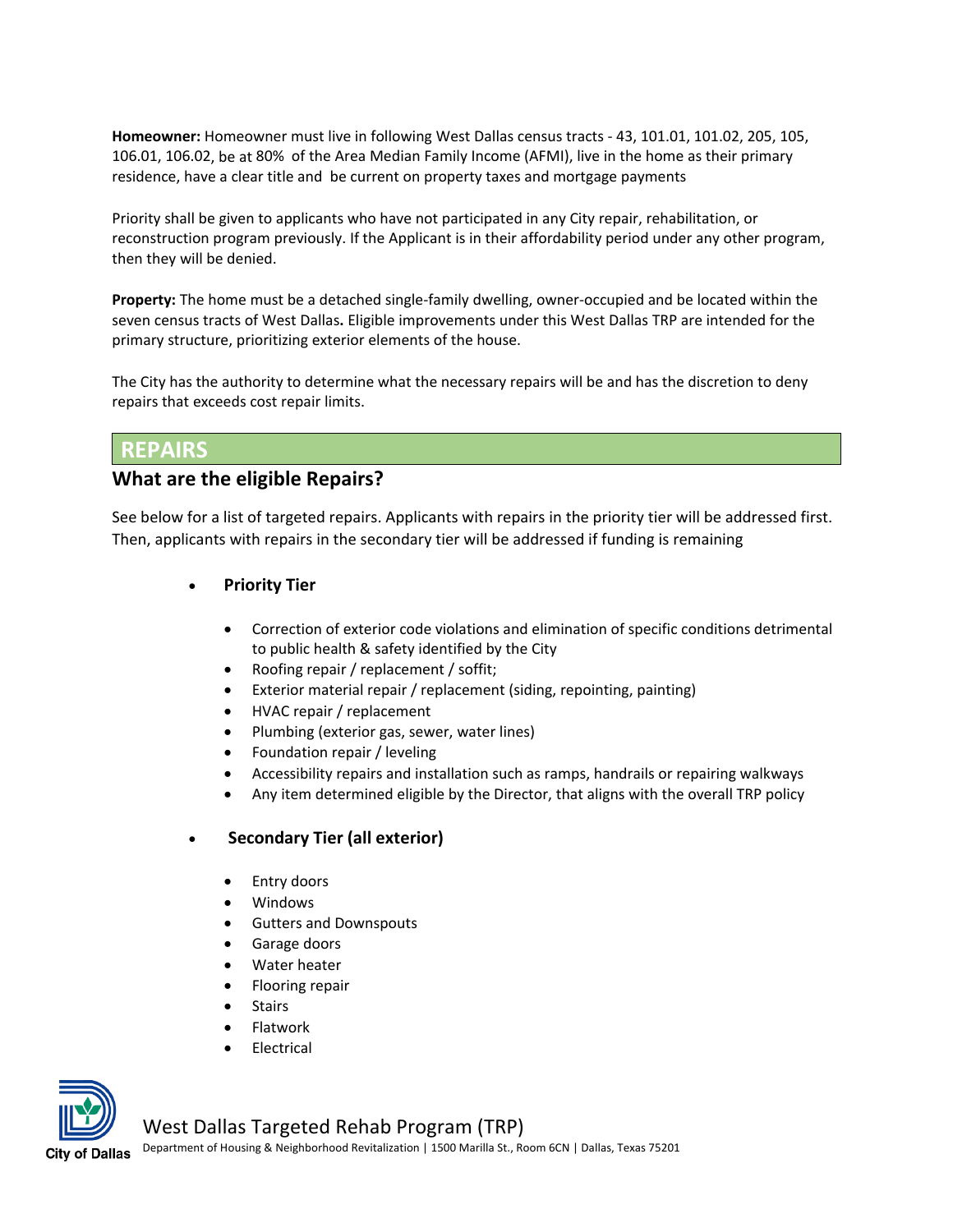• Any item determined eligible by the Director, that aligns with the overall TRP policy

# **APPLICATION PROCESS**

#### **How Can I access an application?**

You may download the application online at www.dallashousingpolicy.com, or get an application from the following organizations:

| <b>Builders of Hope</b>            | <b>Voice of Hope</b>                | <b>Wesley Rankin</b>         |
|------------------------------------|-------------------------------------|------------------------------|
| 2215 Canada Dr.                    | 4120 Gentry Drive                   | <b>Community</b>             |
| Dallas, TX 75212                   | Dallas, Texas 75212                 | Center                       |
|                                    |                                     | 3100 Crossman Ave.           |
|                                    |                                     | Dallas, TX 75212             |
|                                    |                                     |                              |
|                                    |                                     |                              |
| <b>Brother Bill's Helping Hand</b> | <b>Dallas West Church of Christ</b> | <b>Ledbetter Eagle Ford</b>  |
| 3906 N Westmoreland Rd.,           | 3510 N Hampton Rd.,                 | <b>Community Food Pantry</b> |
| Dallas, TX 75212                   | Dallas, TX 75212                    | 5227 Nomas St.               |
|                                    |                                     | Dallas, TX 75212             |
| <b>Dallas West Branch Library</b>  |                                     |                              |
| 2332 Singleton Blvd, Dallas,       |                                     |                              |
| TX 75212                           |                                     |                              |
|                                    |                                     |                              |

## **Where can I drop off the application?**

Application drop off sites are the same locations as the organizations listed above. You may drop off your application between December 12, 2020 and January 8, 2021 any time before 5pm.

## **How Will Applications be Processed?**

Applications will be gathered from all seven census tracks in West Dallas. Then applications will be selected using a lottery system and screened based on repairs needed. Selected properties with priority tier repairs will be addressed first. If there are any remaining funds, selected properties with secondary tier repairs will be processed.